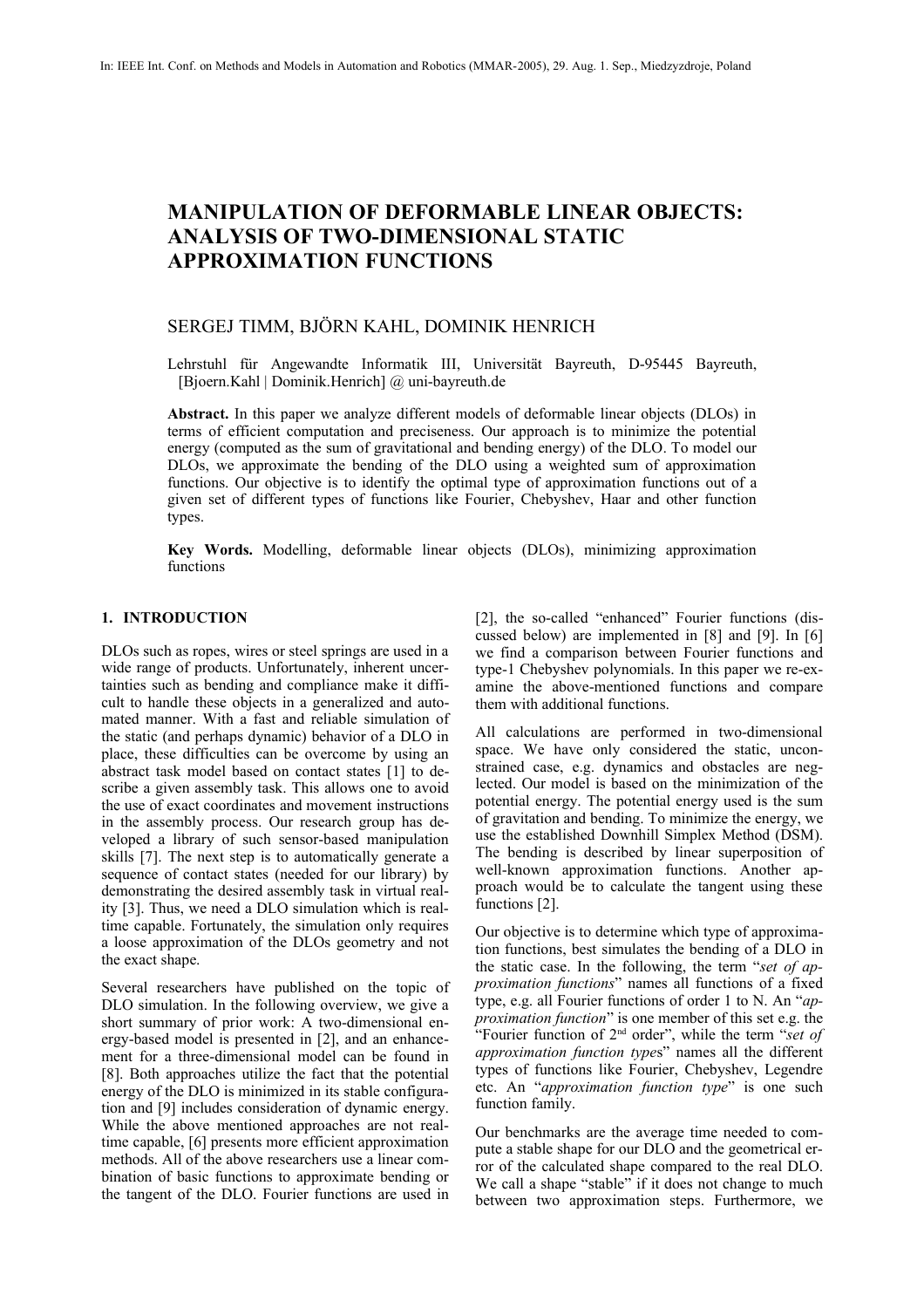

want to determine whether the DSM can be used with a specific set of approximation functions in real-time. The DSM is classified as real-time enabled (with respect to a given function-set) if the calculation could be interrupted at any point in time and the approximation computed up until that point is a realistic representation of a DLO. A methodological problem here is the exact definition of what constitutes a "realistic" representation of a DLO. Note that we test each set of approximation functions against various DLO parameters and initial conditions.

Section 2 describes our approach in detail and introduces the set of approximation functions. Section 3 describes our experimental setup and in Section 4 we present a discussion of our results.

#### **2. MODEL DESCRIPTION**

To calculate the shape of our DLO, we use the wellknown approach of minimized potential energy. We calculate the internal energy of our DLO as a function of its bending.

#### **2.1.Model**

Assuming that one of the DLO's endpoints is fixed, the shape can be computed in parametric representation by

$$
x(s) = \int_{0}^{s} \sin(\theta_0 + \theta(t))dt + x_0
$$
 (1)

$$
z(s) = \int_{0}^{s} \cos(\theta_0 + \theta(t)) dt + z_0
$$
 (2)

with (*x(s)*, *z(s)*) Cartesian coordinates of a point with distance *s* (along the DLOs curve),  $(x_0, z_0)$  the fixed endpoint and *θ<sup>0</sup>* the two-dimensional orientation of the fixed endpoint. The angle  $\theta(t)$  is measured between the DLO tangent at point  $(x(s), z(s))$  and the z-axis of the coordinate system (see Fig 1).

By definition, the bending  $k$  is equal to the first derivative of the angle between the DLOs tangent and the zaxis of the coordinate system:  $k = \theta'$ . Thus it is possible to use the stem function  $k$  instead of  $\theta$  to model the DLO. We model our DLO here using *k:*

$$
\theta(t) = \int_{0}^{t} k(u) du
$$
 (3)

According to [4] the energy of a deformed DLO can be calculated as

$$
W_G = \rho A g \int_0^L z(s) ds \tag{4}
$$

$$
W_{B} = \frac{1}{2} A E \int_{0}^{L} \begin{cases} R^{2} k(s)^{2} / 4 & k(s) \le 2 \epsilon_{F} / R ds \\ (R k(s) - \epsilon_{F}) \epsilon_{F} & \text{otherwise} \end{cases}
$$
 (5)

with the gravitational energy  $W_G$ , the bending energy *WB*, cross-sectional area *A*, diameter *R*, specific mass *ρ* and bending coefficient *E* of the DLO. We assume an idealized DLO with  $\varepsilon_F$  equivalent to  $\sigma_F/E$ , whereby  $\sigma$ <sup>*F*</sup>/*E* is the edge in the force-bending diagram. The sum of  $W_B$  and  $W_G$  is the total energy  $W$  to be minimized in respect to *k*.

Successful minimization results in the function *k(s)*, which produces the shape (expressed in the coordinates of points) of the DLO. Unfortunately, it appears impossible to solve the problem analytically. To overcome this drawback, we approximate *k* as a linear superposition of well-known functions (this is also known as "Ritz's method"):

$$
k(u) = \sum_{i=1}^{n_c} c_i q_i(u) = c \, q \tag{6}
$$

Thus, we call *q<sup>i</sup>* an *approximation function* and define *q* as a given set of such approximation functions and *c* the corresponding set of coefficients. Based on these prerequisites, the total energy is a function of  $n_c$  unknowns: (most constants ignored):

$$
W(c_1, \dots, c_{n_c}) = \int_0^L \left( \int_0^s \cos \left( \theta_0 + \int_0^t \sum_{i=1}^{n_c} c_i q_i(u) du \right) dt \right) ds + \int_0^L \sum_{i=1}^{n_c} c_i q_i(s)^2 ds \tag{7}
$$

This energy function as shown in eqn. (7) consists of integrals that are difficult or even impossible to solve analytically. To use the Trapezoidal Rule for the required numerical integration, we divide the DLO into  $n_s$  segments of equal length. Thus,  $O(n_s n_c)$  operations are needed to calculate the energy function.

#### **2.2.Minimization**

The Downhill Simplex Method (DSM) is an established method to minimize an "objective function" of more than one argument under a set of (linear) constraints; see e.g. [5]. The method requires  $n_c + 1$  sets of unknown coefficients that constitutes the  $n_c + 1$  vertices of the simplex. We use the following initialization:

$$
c_0 = 0, \quad c_j = \lambda e_j \quad j = 1, \cdots, n_c, \quad \lambda \in \mathbb{R}
$$
 (8)

with  $e_i$  the *j*-th base vector. (I.e. the first set has all  $c_i$ initialized to 0 and all following sets have all but  $c_i$  set to 0 and one set to *λ*.)

The total computation time depends on *λ* (as *λ* defines the initial size of the simplex) and on the set of approximation functions used (because different types of approximation functions have different levels of complexity and different optimal values for *λ*). To compare the average computation time for different types of approximation functions, we must first find the best *λ* for each type of approximation function, and then perform benchmark tests with each such function type using the optimal *λ* value previously determined. To determine the best *λ* for each type of approximation function, we perform several experiments under varying initial con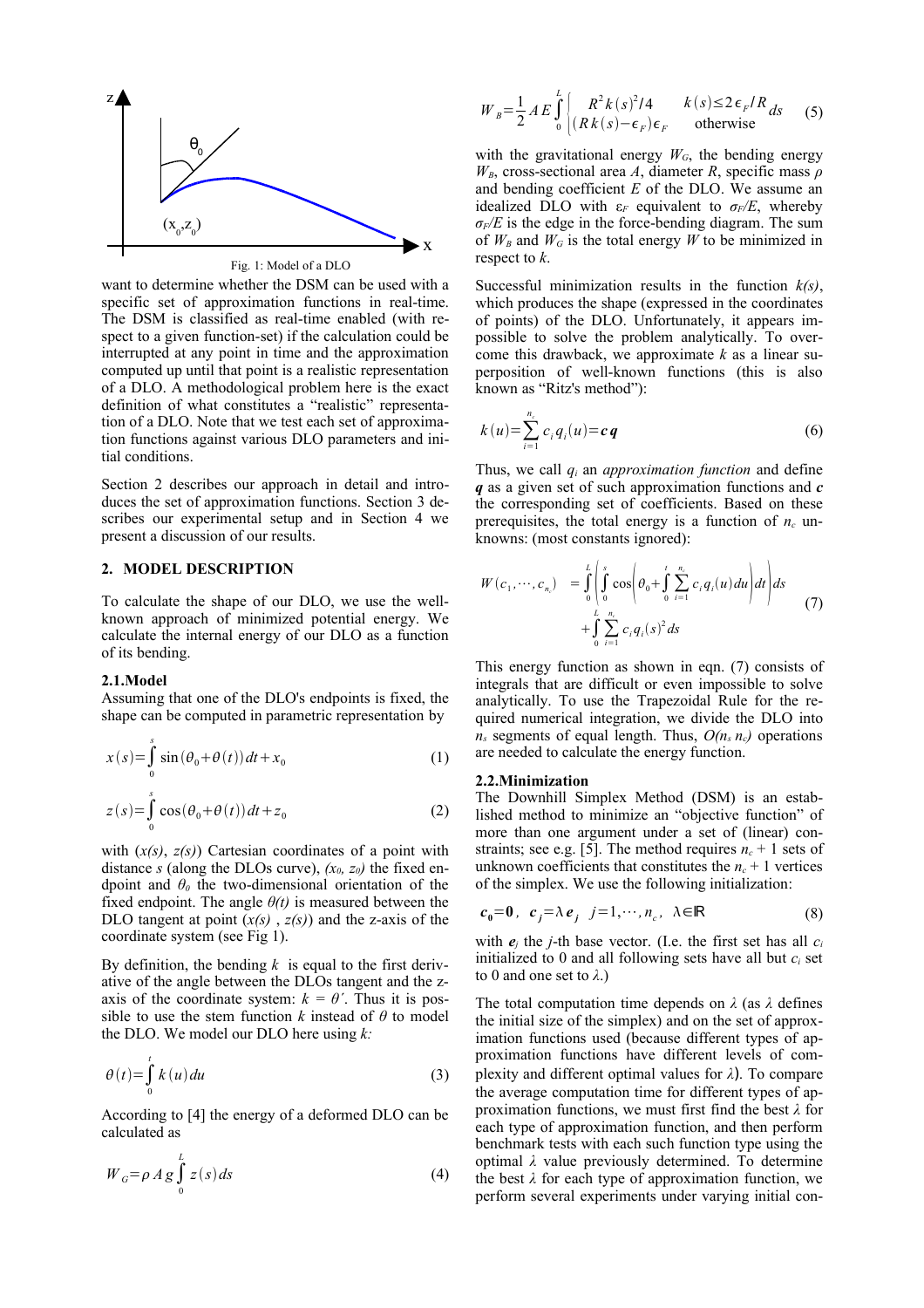ditions (i.e. *R*,  $n_c$ ,  $n_s$ ,  $\theta_0$ ) for each type of functions. We determine the best *λ* for each set of initial conditions for a given type of approximation functions. Then we use the arithmetic average of the resulting *λ* values (rounded to the nearest integer value) as the optimal *λ* for the given type of approximation functions. It turned out that the optimal  $\lambda$  is 1 in most cases, except for the Chebyshev-1 and Legendre functions.

#### **2.3.Approximation function types**

The approximation function types are summarized in Table 1: The first column shows the function's name and the second column specifies the function's domain. The DLO is scaled to fit into this domain. The third column shows whether the function describes an orthogonal system; if it does, the column contains the appropriate normalization function. The fourth column contains the best  $\lambda$  for that function, as discussed above. Finally, the last column summarizes special properties of the function that could be of interest in our study. The set of "Fourier2" functions is the set of "Fourier" functions with an additional function of  $y = x$ . The additional function covers the linear component of the tobe-approximated function.

Table 1 Table of approximation functions analyzed in this paper.

| functions            | [a,b]      | w(t)             | λ  | Special properties                                                   |
|----------------------|------------|------------------|----|----------------------------------------------------------------------|
| Chebyshev 1.         | $[-1,1]$   | $1/\sqrt{1-t^2}$ | 10 |                                                                      |
| Chebyshev 2.         | $[-1,1]$   | $\sqrt{1-t^2}$   | 1  |                                                                      |
| Fourier              | $[0,2\pi]$ | 1                | 1  |                                                                      |
| Fourier <sub>2</sub> | $[0,2\pi]$ |                  | 1  | Fourier-Functions +<br>Function $x$                                  |
| Legendre             | $[-1,1]$   | 1                | 10 |                                                                      |
| Haar                 | [0,1]      | 1                | 1  | Step function                                                        |
| Standard             | $[-1,1]$   |                  | 1  | Simple polynomials: $t^i$<br>$i=0.1$                                 |
| Bernstein            | [0,1]      |                  | 1  | Linear dependent func-<br>tions ("Partition of<br>One"), symmetrical |
| Hermite              | $[-1,1]$   |                  | 1  | Orthogonal at $(-\infty, \infty)$<br>wrt. $w(t) = e^{-t^2}$          |

#### **3. EXPERIMENTS**

Our aim is to find out which approximation function type is best suited to approximate the bending of our DLO. Our evaluation criteria are: 1) the time needed to compute the minimized energy; 2) the accuracy of the computed shape. In general, as the computed minimal energy decreases, the bending approximation become more accurate. However, a poor approximation may lead to an overly low calculated energy. We found that the experiment can result in poor approximations, if the following relation is lower than two:

$$
r_{cs} = \frac{n_s}{n_c} \tag{9}
$$

with  $n_c$  the number of coefficients in eqn. 6 and  $n_s$  the number of supporting points in the numerical integration. Relation (9) is an experimental finding, we do not know the reason behind this observation, but see discussion below for a possible reason. Unfortunately, the actual value of the energy is unknown and there is no clear distinction between energy values that are reasonable and those that appear to be invalid. Therefore, the entire distribution of energy across different values of  $n_c$  is considered when evaluating a given approximation function type.

#### **3.1.Fixed Model Parameters**

Our model contains several parameters that can be changed as needed. Some of these are modified during our tests, while others are held constant.

The energy function (eqn. 7) is modelled and minimized in terms of the bending of the DLO. The minimization is performed with the Downhill Simplex Method using 1⋅e<sup>-10</sup> as the termination criteria for the difference between minimum and maximum values of the function to be minimized. The integrals involved are calculated using the trapeze method. The DLO is a 1m long copper fiber (specific mass  $8960 \text{ kg/m}^3$ ) with an elastic modulus of  $126·10<sup>9</sup>$  N/m<sup>2</sup>. The origin of the DLO (i.e. the fixed end point) is at position  $(0,1)$  in the Cartesian coordinate system.

#### **3.2.Variable parameters**

The following parameters are modified in our experiments:

- Number of approximation functions *nc*: As the number of functions increase, both the accuracy of the approximation and the computation time increase.
- Number of segments of the DLO *ns*: Increasing the number of segments improves the accuracy of the calculated numerical integrations, providing more realistic energy values.
- Orientation of the DLO's fixed endpoint *θ0*: The shape of the DLO depends on the endpoint orientation (as measured by the angle between the tangent of the DLO at this point and the vertical coordinate axis).
- The DLO radius *R*: The radius influences the stiffness of the DLO.

## **3.3.Description of Experiments**

Two different types of experiments are performed. First, the energy minimization is examined with respect to different sets of variable parameters as defined above. We record the calculated energy (Fig. 4) and the computation time needed (Fig. 5) depending on  $n_c$  for different values of each variable parameter (such as number of segments, endpoint orientation, DLO diameter, etc.). A series of experiments is performed for each function type, in which only one parameter is varied while all other parameters are fixed. All minimization curves resulting from each series, are combined into a single diagram and compared.

Secondly, we determine which set of approximation functions handles interrupted DSM computation best. As before, we compute the minimum energy with respect to different sets of parameters, but this time the minimization is interrupted at specific intervals and the current set of coefficients is recorded. After each extraction of the coefficients, the minimization process is continued. This cycle is repeated several times for each set of parameters. Then, for each such set of coeffi-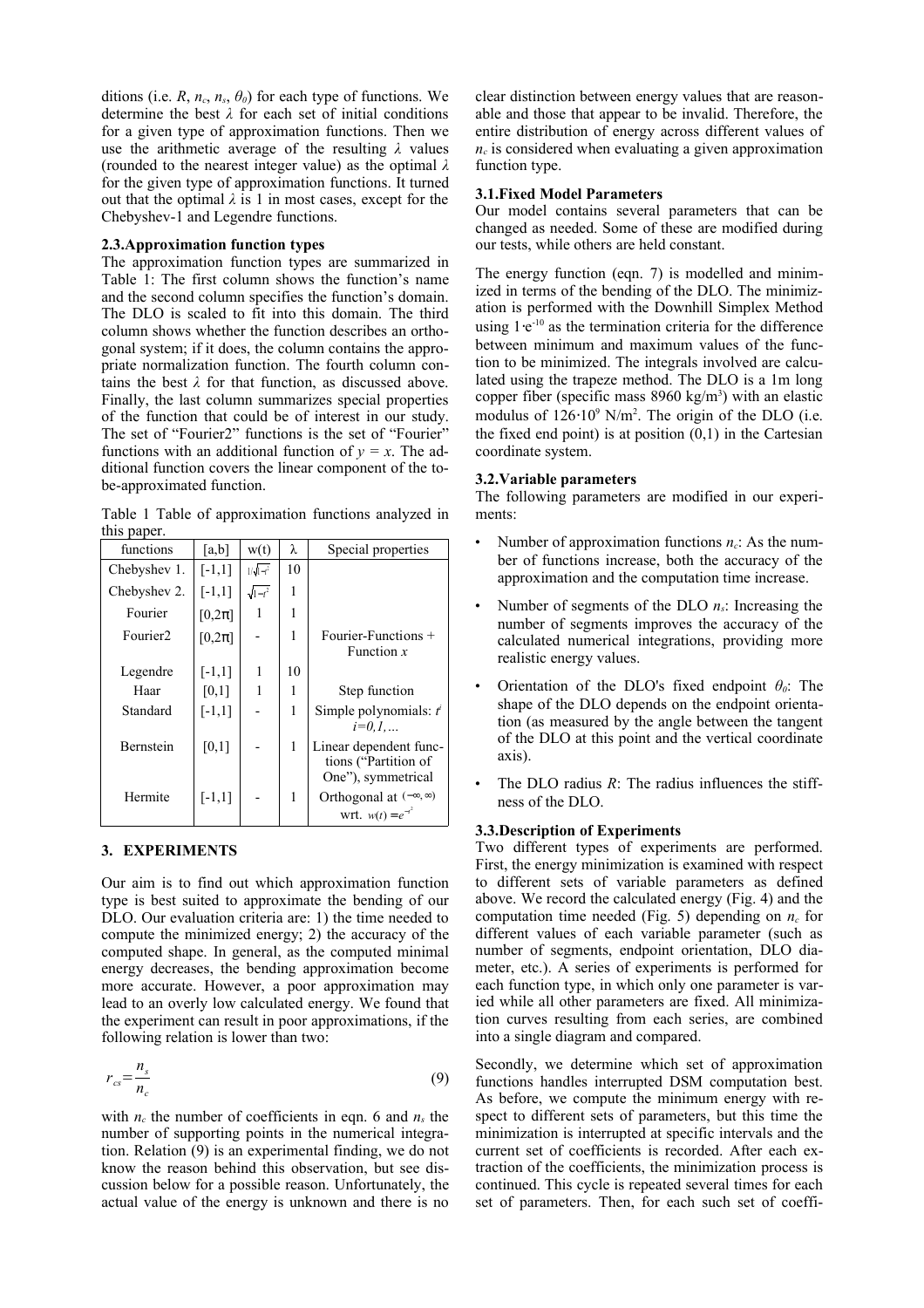

Fig. 2: Calculated bending of a DLO using Bernstein  $(n_c=12)$ , Hermite ( $n_c$ =22) and Legendre ( $n_c$ =30); ( $n_s$ =200,  $\theta_0$  = -90, *R*=0.0005).

cients, the calculated DLO geometry (as encoded by the set of coefficients) is compared with the expected geometry and the geometry given by the other sets of coefficients. If all computed geometries (beyond a fixed and parameter-independend number of iterations) for a given set of parameters can be considered realistic, the type of approximation functions used is classified as "real-time capable". However, it is unclear if this type of approximation functions is actually "realtime capable" with respect to all possible parameters.

Altogether four series of experiments are performed: The first series test the limits of our model and the DSM in respect to the number of coefficients and segments as well as in respect to the resulting energy and shape. The next two series compares the different types of functions with respect to average computation time and preciseness of the computed shape and energy, while the fourth series is used to examine the real-time capabilities of our model. The parameters used in each series can be found in table 2.

Table 2 Summary of the parameter values used in some of the experiments.

| Parameter      | Values<br>Experiment 1,2 | Values<br>Experiment 3 | Values<br>Experiment 4 |
|----------------|--------------------------|------------------------|------------------------|
| $n_{\rm c}$    | $2, \ldots, 40$          | $2, \ldots, 20$        | 8, 16, 24, 32          |
| $n_{\rm s}$    | 50,100,200,250<br>.400   | 50, 100                | 100, 200               |
| $\theta_0$ (°) | $-10, -90, -160$         | $-10, -90, -160$       | $-10, -90, -160$       |
| R(m)           | 0.0005, 0.0002           | 0.0005, 0.0002         | 0.0005, 0.0002         |

## **4. CONCLUSIONS**

In the first series we vary both, the number of coefficients and the number of segments, using very large and very small numbers. The results of the first series of experiments indicate that not every set of approximation functions can be used to compute the bending of a DLO.

Both the Hermite and Bernstein functions calculate the bending incorrect (Fig. 2) and therefore produce incorrect DLO geometries (Fig. 3). This problem is also visible in Fig. 8, displaying wild and impossible changes in the bending energy. To find out why both sets of functions cannot not be used to properly calculate bending energies, more experiments have to carried out. Causes such as the partition of one and symmetrical effects are excluded by restricting the set to one half of the Bernstein function ( $B_i^n$  with  $i = 0,...,n/2$ ). Because of instability in the coefficients of the bending approximation with respect to different initialization



Fig. 3: DLO geometries calculated using Bernstein  $(n_c=12)$ , Hermite ( $n_c$ =22), and Legendre ( $n_c$ =30); ( $n_s$  = 200,  $\theta_0$  = -90, *R*=0.0005)

and termination criteria of the DSM, we assume that these results are due to numerical problems such as rounding errors. However, it is unclear why the calculation works well for most odd numbers of *n*.

Most likely the steepness of the Hermite functions causes their poor approximation of the bending. The Hermite functions are scaled to the length of the DLO in the interval from [-1,1]. The function values increase steeply with each new function in the Hermite sequence, so that increasingly small coefficients are needed to approximate the bending, leading to numerical instabilities due to rounding errors. Thus, Hermite and Bernstein functions are disregarded in the following experiments.

Another important point we found is, that the energy and the resulting shape is wrong if  $n_c$  reaches approximately half of  $n<sub>s</sub>$ . The exact limit depends on the type of functions used. This problem is illustrated in Fig. 9 as a discontinuity in the energy and seems to be related to the sampling theorem as the higher order approximation functions have very high frequencies. If only a small number of segments is used (and therefore providing very few sampling points for the integration), we lose the relation between the original function and the function used to compute our integrals. The same is true for the corresponding function for the tangent angle, which itself corresponds to the stem function of the bending. Consequently, the bending and tangent functions can lose their functional relation under certain circumstances. Apparently the number of segments must be at least twice the number of coefficients.

The next two series of experiments are used to ascertain the precision and computation time of our simulation. The results from the second series are shown in Fig. 4 and Fig. 5 for a fixed value of  $\theta_0 = -90^\circ$  and averaging time and energy over *n<sup>s</sup>* from 50 to 200. It can be argued that averaging the computation time for different values of  $n<sub>s</sub>$  is not that useful as the time increases with *ns*, but as our objective is to compare function types over a broad range of parameters and not to compare or find optimal parameter sets, we believe averaging the time is useful under these circumstances. Again we can see wrong energy values for high numbers of  $n_c$ .

In the final series the DSM is interrupted after 1, 2, 3 and 10 iterations and then after every 50th iteration, as described in section III and the resulting shapes are plotted in one diagramm to visualy compare the shape and to identify a fixed number of iterations after which no significant change in the shape occures.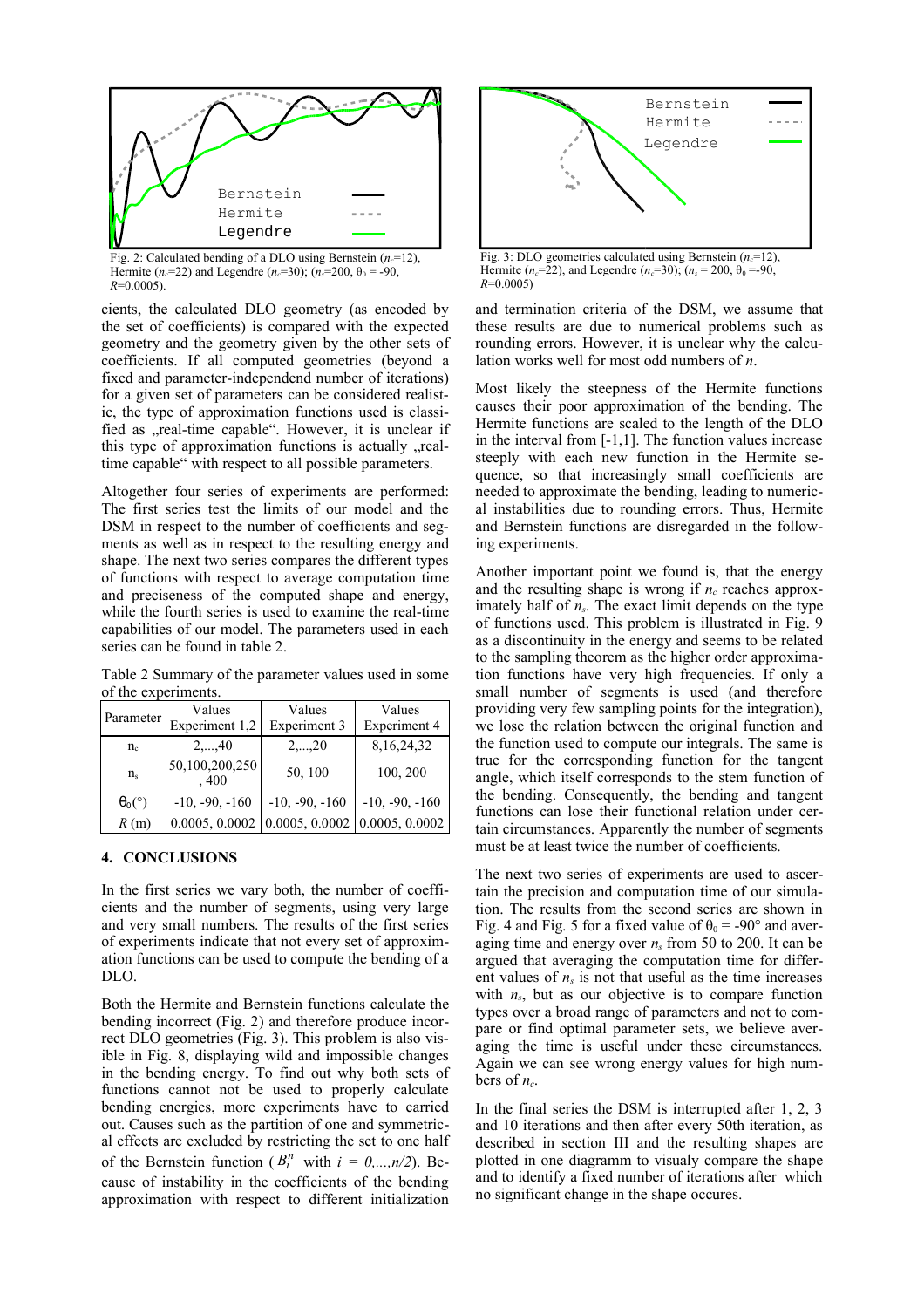

Fig. 4: Average energy after minimization (experiment 2). Energie [J]



Fig. 6: Average energy after minimization (exp. 3)

The results can be summarized as follows:

- 1 Minimizations using the Fourier, Fourier2 and Haar function sets results in a local minimum for some values of the parameter sets  $(\theta_0 = -10, R = 0.0002)$ . This is due to the manner in which the DSM is initialized.
- 2 The Fourier functions provide by far the worst energy approximation. While the Fourier2 functions produce better results, they still performe worse than other functions (see Fig. 4 and 6) and additionally require long computation times (Fig. 5 and 7). These properties render them unusable in our context.
- 3 The energy computed with respect to the number of coefficients for Legendre and Chebyshev-1 and -2 functions are almost identical. The Legendre functions require the least computation time, followed by Chebyshev-2 (see Fig. 4 - 7).
- The Standard functions require short computation times for large  $n_c$  and  $n_s$  (5) and average computation times for small  $n_c$  and  $n_s$  (7). Because we mainly use small  $n_c$  and  $n_s$ , the Legendre functions are more appropriate in our context. Generally, the Standard functions produce good results with respect to both the calculated energy and the necessary computation time.
- 5 Because the Haar functions are not continuous, they generally provide good minimization results. However, the energy diagrams show a stepwise energy distribution with occasional high energy values



Fig. 5: Average computation time (experiment 2)



Fig. 7: Average computation time (exp.3)

for small  $n_c$  and  $n_s$ . The computation time is a little higher than average (See Fig. 4 and 5 as well as 6 and 7).

In terms of a fast and fairly precise simulation, all of the functions analysed (except the Fourier and Fourier2 and the early excluded Bernstein and Hermite functions) can be used. If a more precise simulation is needed, the Legendre functions are a better choice.

The fourth series of experiments shows that none of the approximation functions can produce a realistic DLO geometry under all circumstances when the computation process is interrupted at a random point. Additionally, one can see what effect varying DSM initializations have on the results when the minimization is interrupted. The DSM may produce a realistic set of coefficients if interrupted randomly during the calculation only if the set used to initialize the DSM is realistic to begin with. However, this raises the question where the realistic initial set of coefficients for the DSM comes from, if it is not first computed using this DSM. Accurate coefficients known beforehand indeed render the entire calculation unnecessary.

After the appropriate type of approximation functions and minimization method has been chosen, additional optimizations can be applied. If only the elastic bending energy is taken into account and if the approximation functions are orthogonal, we can simplify the function for the bending energy to

$$
W_{B} = \frac{1}{8} A E R^{2} \sum_{i=1}^{n_{c}} c_{i} d_{i}
$$
 (10)